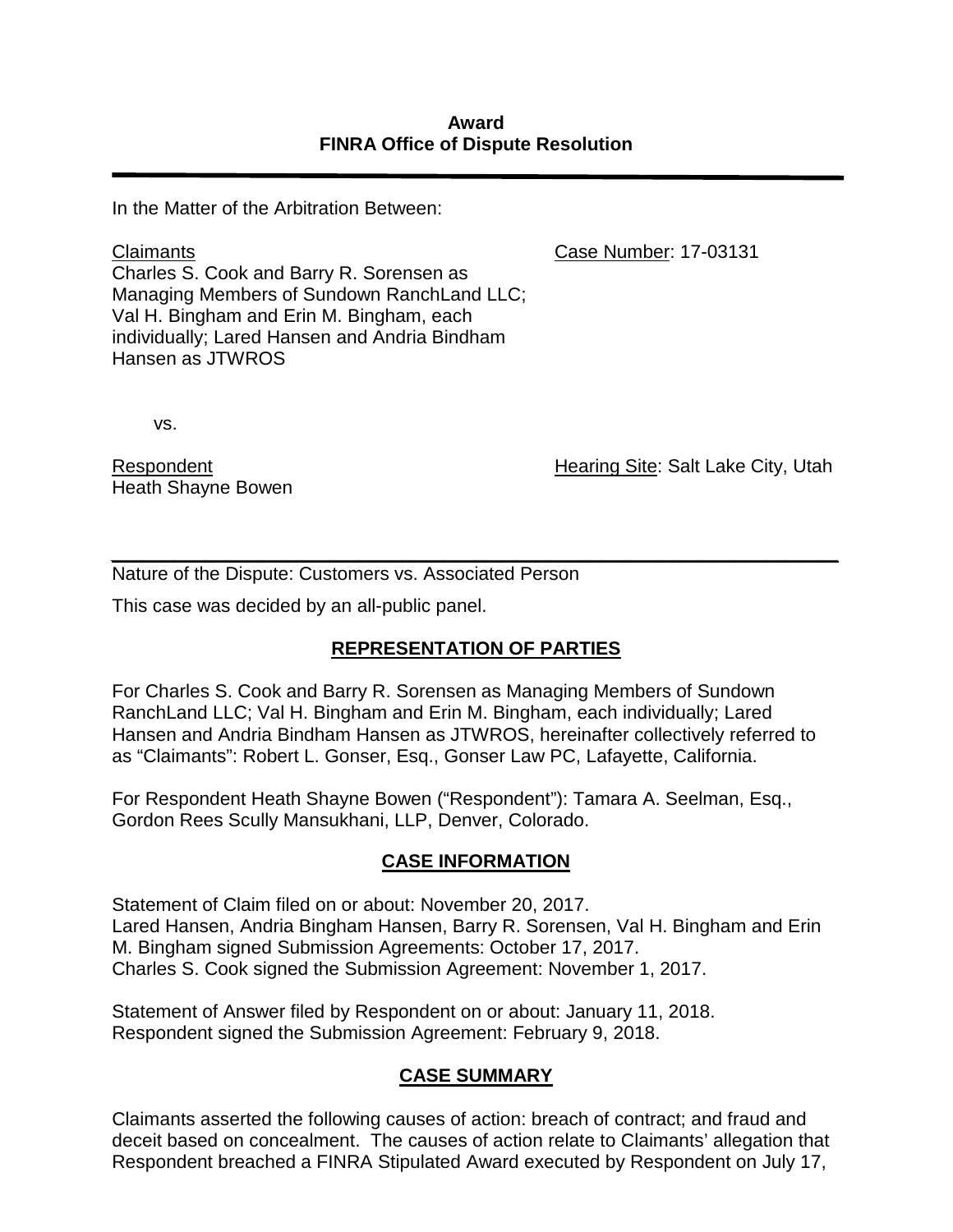FINRA Office of Dispute Resolution Arbitration No. 17-03131 Award Page 2 of 4

2017 ("Stipulated Award") which the parties entered into in an earlier FINRA Arbitration case.

Unless specifically admitted in the Statement of Answer, Respondent denied the allegations made in the Statement of Claim and asserted various affirmative defenses.

## **RELIEF REQUESTED**

In the Statement of Claim*,* Claimants requested:

- 1. An award in favor of Claimants against Respondent in the amount of \$587,500.00 pursuant to the Stipulated Award;
- 2. Interest at the statutory rate of 10% per year running from the date of default;
- 3. A specific finding of fraud against Respondent;
- 4. Costs of the suit;
- 5. Punitive and/or exemplary damages;
- 6. Attorneys' fees and costs; and
- 7. Additional damages as deemed appropriate and as allowed by law.

In the Statement of Answer, Respondent requested:

- 1. Dismissal of Claimants' breach of contract claim and fraud and deceit based on concealment claim;
- 2. Denial of punitive and exemplary damages;
- 3. Denial of Claimants' claim for attorneys' fees; and
- 4. Such other and further relief as the Panel deems just and proper.

# **OTHER ISSUES CONSIDERED AND DECIDED**

The Arbitrators acknowledge that they have each read the pleadings and other materials filed by the parties.

The parties have agreed that the Award in this matter may be executed in counterpart copies or that a handwritten, signed Award may be entered.

# **AWARD**

After considering the pleadings, the testimony and evidence presented at the hearing, the Panel has decided in full and final resolution of the issues submitted for determination as follows:

- 1. Respondent is liable for and shall pay to Claimants the sum of \$575,000.00 in compensatory damages. The Panel found that Respondent owed to Claimants a total of \$600,000.00 under the terms of the Stipulated Award and subtracted the amount of \$25,000.00 in payments Respondent has already made to Claimants. Therefore, Respondent owes Claimants a net award of \$575,000.00 in compensatory damages.
- 2. Respondent is liable for and shall pay to Claimants interest on the total of \$575,000.00 at the rate of 4% per annum from August 17, 2017 until the award of \$575,000.00 is paid in full.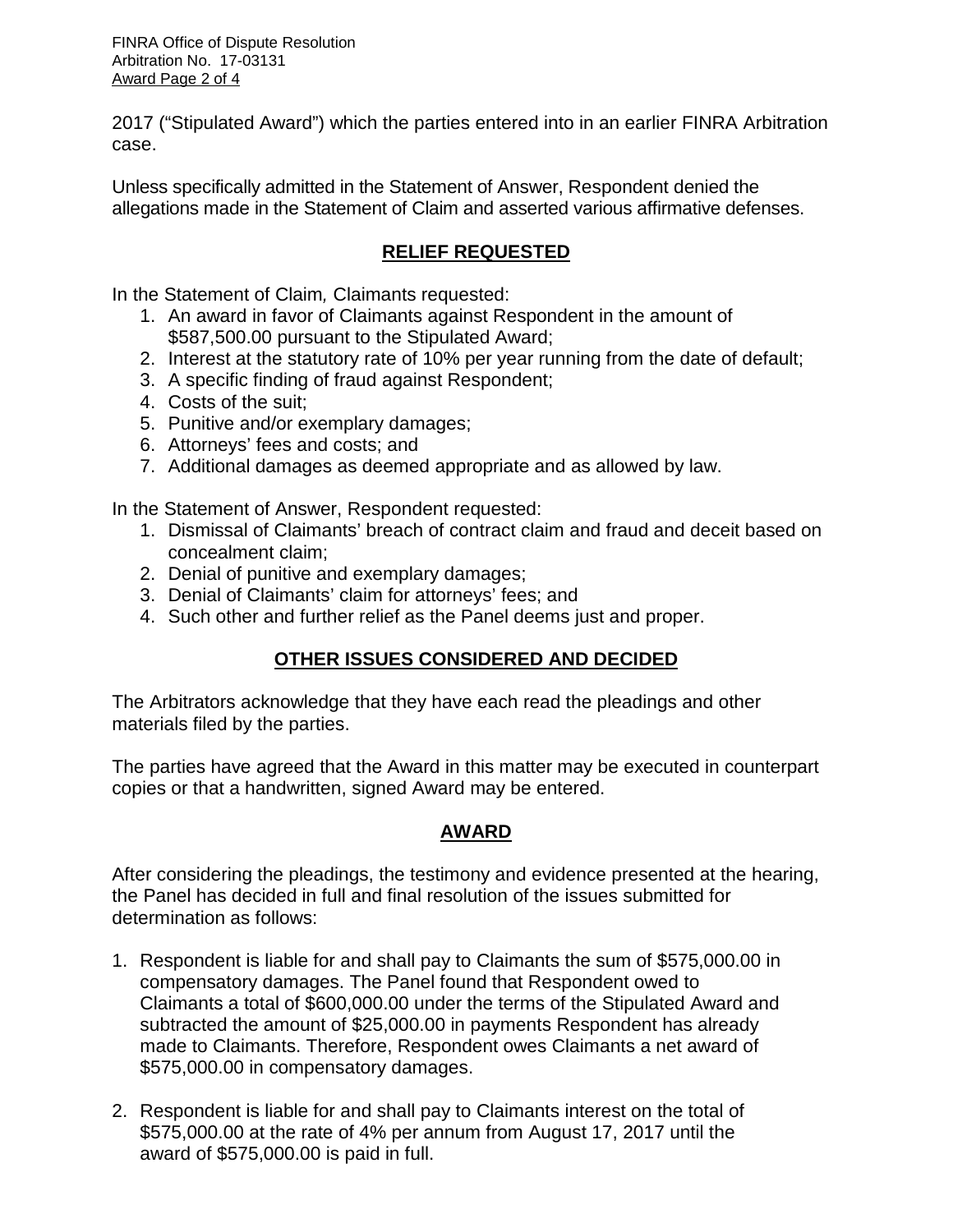FINRA Office of Dispute Resolution Arbitration No. 17-03131 Award Page 3 of 4

- 3. Respondent is liable for and shall pay to Claimants the sum of \$425.00 as reimbursement for the non-refundable portion of the initial claim filing fee previously paid by Claimants to FINRA Office of Dispute Resolution.
- 4. Claimants' request for a specific finding of fraud against Respondent is denied.
- 5. Any and all claims for relief not specifically addressed herein, including punitive and exemplary damages and Claimants' request for attorneys' fees, are denied.

#### **FEES**

Pursuant to the Code of Arbitration Procedure, the following fees are assessed:

### **Filing Fees**

FINRA Office of Dispute Resolution assessed a filing fee\* for each claim:

 $Initial Claim Filing Fee$   $= $ 1,725.00$ 

*\*The filing fee is made up of a non-refundable and a refundable portion.*

#### **Member Fees**

Member fees are assessed to each member firm that is a party in these proceedings or to the member firm(s) that employed the associated person(s) at the time of the event(s) giving rise to the dispute. Accordingly, as Respondent's firm, Allegis Investment Services, LLC is assessed the following:

| Member Surcharge   | $=$ \$2,475.00 |
|--------------------|----------------|
| Member Process Fee | $= $5,075.00$  |

#### **Hearing Session Fees and Assessments**

The Panel has assessed hearing session fees for each session conducted. A session is any meeting between the parties and the arbitrator(s), including a pre-hearing conference with the arbitrator(s), that lasts four (4) hours or less. Fees associated with these proceedings are:

| One (1) pre-hearing session with the Panel $@$ \$1,300.00/session |             |            | $= $1,300.00$ |
|-------------------------------------------------------------------|-------------|------------|---------------|
| Pre-hearing conference: March 5, 2018                             |             | 1 session  |               |
|                                                                   |             |            |               |
| Two (2) hearing sessions $@$ \$1,300.00/session                   |             |            | $= $2,600.00$ |
| <b>Hearing Date:</b>                                              | May 2, 2018 | 2 sessions |               |
|                                                                   |             |            |               |

Total Hearing Session Fees =  $\frac{1}{2}$  5 3,900.00

\_\_\_\_\_\_\_\_\_\_\_\_\_\_\_\_\_\_\_\_\_\_\_\_\_\_\_\_\_\_\_\_\_\_\_\_\_\_\_\_\_\_\_\_\_\_\_\_\_\_\_\_\_\_\_\_\_\_\_\_\_\_\_\_\_\_\_\_\_\_

The Panel has assessed \$3,900.00 of the hearing session fees to Respondent.

All balances are payable to FINRA Office of Dispute Resolution and are due upon receipt.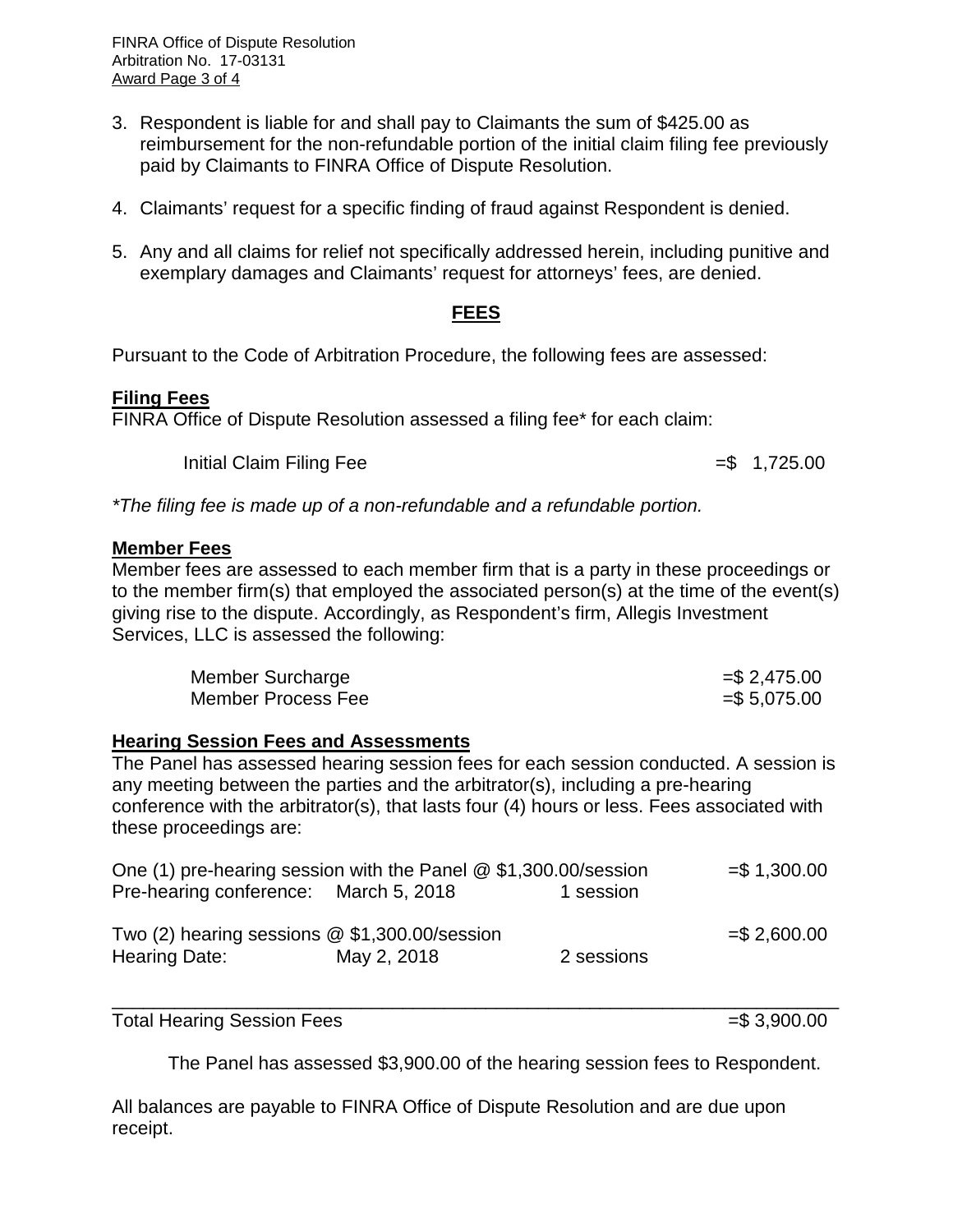FINRA Office of Dispute Resolution Arbitration No. 17-03131 Award Page 4 of 4

### **ARBITRATION PANEL**

| George J. Karlsven, Jr. | - | <b>Public Arbitrator, Presiding Chairperson</b> |
|-------------------------|---|-------------------------------------------------|
| Elwood C. Avery         |   | <b>Public Arbitrator</b>                        |
| Daniel M. Yamshon       | - | <b>Public Arbitrator</b>                        |

I, the undersigned Arbitrator, do hereby affirm that I am the individual described herein and who executed this instrument which is my award.

### **Concurring Arbitrators' Signatures**

George J Karlsven, Jr

George J. Karlsven, Jr. Public Arbitrator, Presiding Chairperson

Elwood C. Avery **Public Arbitrator** 

Daniel M. Yamshon **Public Arbitrator** 

May 11, 2018 Date of Service (For FINRA Office of Dispute Resolution office use only)

May 10, 2018

Signature Date

Signature Date

Signature Date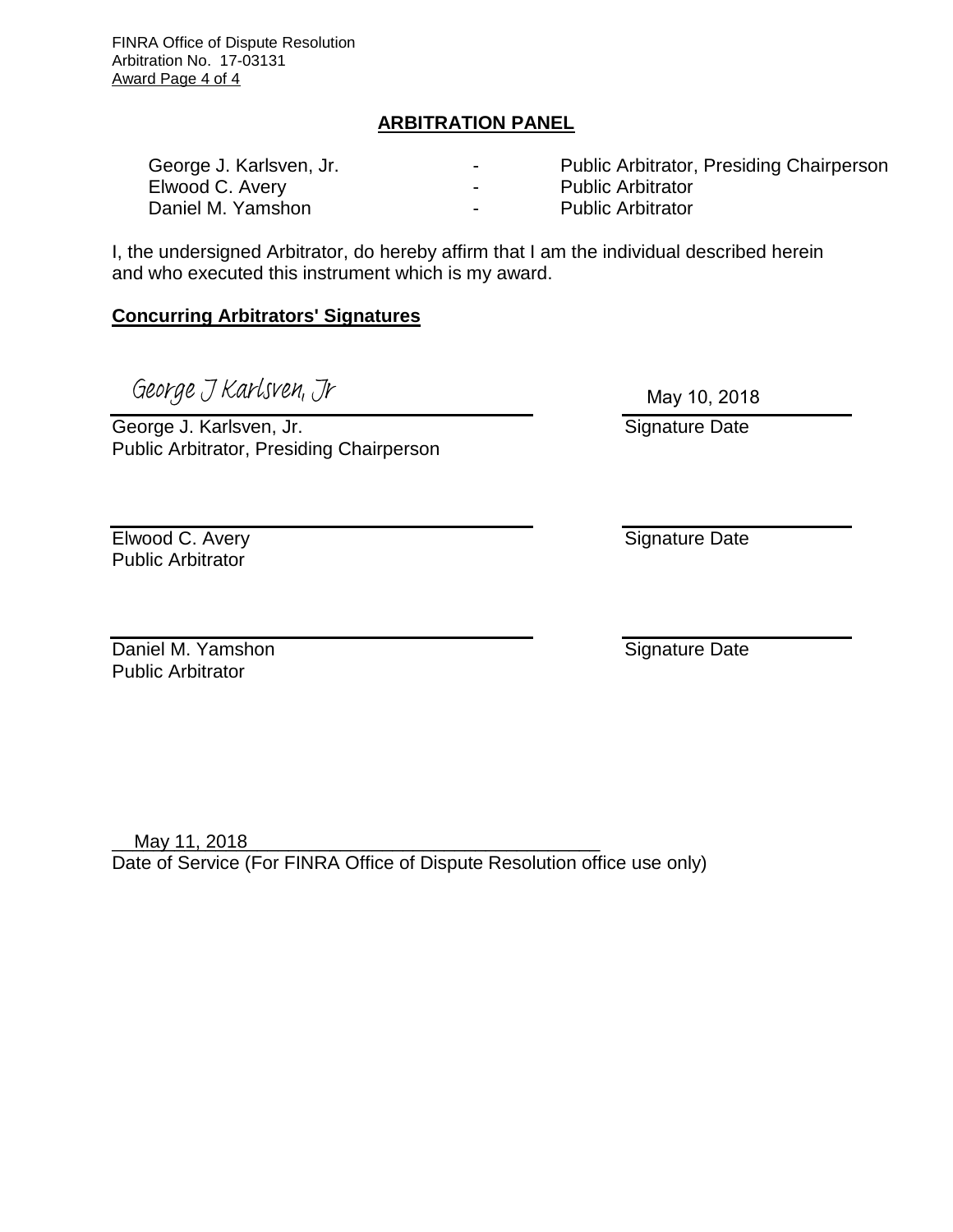FINRA Office of Dispute Resolution Arbitration No. 17-03131 Award Page 4 of 4

### **ARBITRATION PANEL**

| George J. Karlsven, Jr. | $\overline{\phantom{0}}$ | <b>Public Arbitrator, Presiding Chairperson</b> |
|-------------------------|--------------------------|-------------------------------------------------|
| Elwood C. Avery         | $\blacksquare$           | <b>Public Arbitrator</b>                        |
| Daniel M. Yamshon       | $\overline{\phantom{0}}$ | <b>Public Arbitrator</b>                        |

I, the undersigned Arbitrator, do hereby affirm that I am the individual described herein and who executed this instrument which is my award.

### **Concurring Arbitrators' Signatures**

George J. Karlsven, Jr. Public Arbitrator, Presiding Chairperson

Elwood C. Avery

Public Arbitrator

Signature Date

May 11, 2018

Signature Date

Daniel M. Yamshon Public Arbitrator

Signature Date

\_\_\_\_\_\_\_\_\_\_\_\_\_\_\_\_\_\_\_\_\_\_\_\_\_\_\_\_\_\_\_\_\_\_\_\_\_\_\_\_\_\_\_\_\_\_\_ May 11, 2018Date of Service (For FINRA Office of Dispute Resolution office use only)